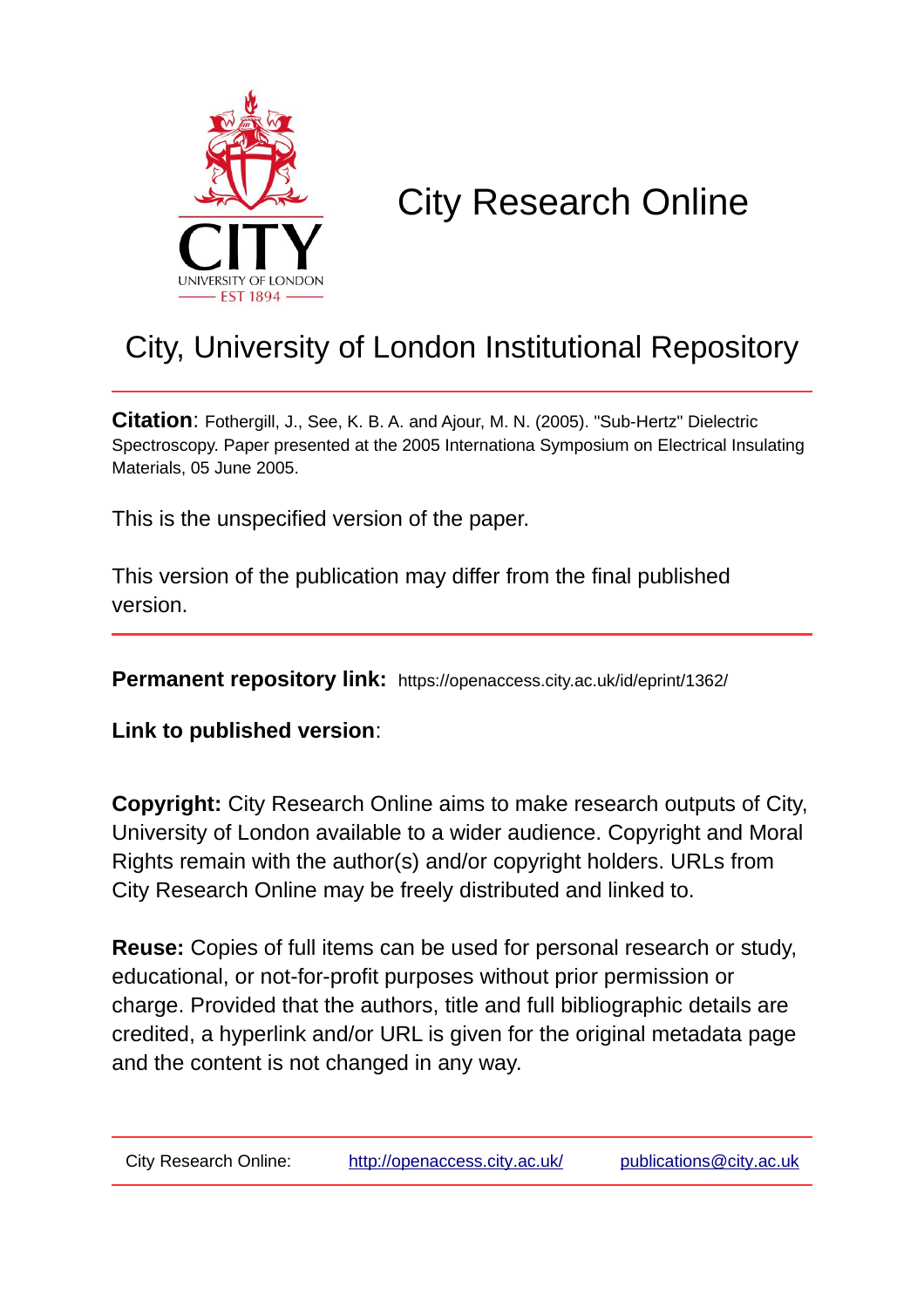# **"Sub-Hertz" Dielectric Spectroscopy**

J. C. Fothergill<sup>1</sup>, K. B. A. See<sup>2</sup>, M. N. Ajour<sup>3</sup> and L. A. Dissado<sup>1</sup>

1: Department of Engineering, University of Leicester, University Road, Leicester, LE1 7RH, UK

2: School of Engineering and Science, Monash University Malaysia

3: Philadelphia University, P.O. Box 40, Jarash, Jordan

E-mail: fothers@ieee.org

# **ABSTRACT**

Dielectric spectroscopy measurements below 1 Hz are often dominated by "conduction-like" effects. For this reason, they often appear to be dismissed as being of little interest. In this paper two "sub-hertz" responses are considered that give insights into the insulating systems concerned. The first system is that of cross-linked polyethylene, taken from a power cable system. Measurements at temperatures between 60˚C and close to melting at 100˚C show a change in characteristic from a percolation process to a "true" DC conduction at close to the melting point. Using DC conductivities, it appears to be possible to show whether the cable has been subjected to thermo-electric ageing. This might give insights into where the conduction and hence the ageing in the XLPE is occurring. The second system is an epoxy composite. By considering the sub-hertz response, it is possible to demonstrate the effect of the interface between the filler and the epoxy matrix. In this system, ageing, resulting in delamination between the glass fiber filler and the epoxy, is clearly detected by sub-hertz dielectric spectroscopy. This process is likely to be facilitated by the presence of water, which is known to lead to mechanical failure in such systems, and which can also be detected by "sub-hertz" dielectric spectroscopy. The implications for nano-dielectrics are then briefly considered.

## **EXPERIMENTAL**

The measurements presented here were made using a Solatron dielectric spectrometer comprising a 1255 frequency response analyzer with a 1296A CDI dielectric interface. An excitation voltage of 1 V RMS was used. The measurement cell comprised a guarded electrode system formed by slightly adapting a Keithley 6165 "resistivity adapter" cell. The diameter of the guarded electrode was 50.8 mm (2 in). Measurements were made by averaging at least four readings at each frequency. The cell was maintained at the desired temperature to within 0.2˚C. This guard ring cell was used as the specimens were expected to have extremely low losses. However, considerable noise was observed when the loss tangent was  $< 10^{-3}$ .

# **Measurements on XLPE**

Measurements were made on XLPE (cross-linked polyethylene) tapes that had been peeled from power cable insulation. The tapes were  $150 \mu m$  thick and the surface RMS roughness was approximately 1  $\mu$ m. Cables from different manufacturers were tested both "as made" and after electro-thermal ageing.

## **Measurements on Epoxy Resin**

Measurements were also made on a commercially produced epoxy – glass composite used for printed circuit boards (PCBs); a standard "FR4" printed-circuit board material, type N4000-2 made by Park-Nelco. This was  $400 \mu m$  thick comprising approximately: 50  $\mu m$  epoxy, 100 µm epoxy impregnated e-glass mat, 100 µm epoxy, another 100 µm epoxy impregnated e-glass mat, and 50 um epoxy.

# **RESULTS AND DISCUSSION**

#### **Cross-Linked Polyethylene**

Low frequency measurements dielectric relaxation measurements on XLPE are shown in [Figure 1.](#page-1-0)

<span id="page-1-0"></span>

*Figure 1: Low Frequency Dielectric Spectroscopy on XLPE cable samples. 'C" limit' is the noise floor of the instrument.* 

Measurements were made in 10˚C steps from 293 K (20 $^{\circ}$ C) to 373 K (100 $^{\circ}$ C). However, only results from the highest four temperatures are reported here as there was significant noise in the *C*" results at lower temperatures. It can be seen that the *C'* values are virtually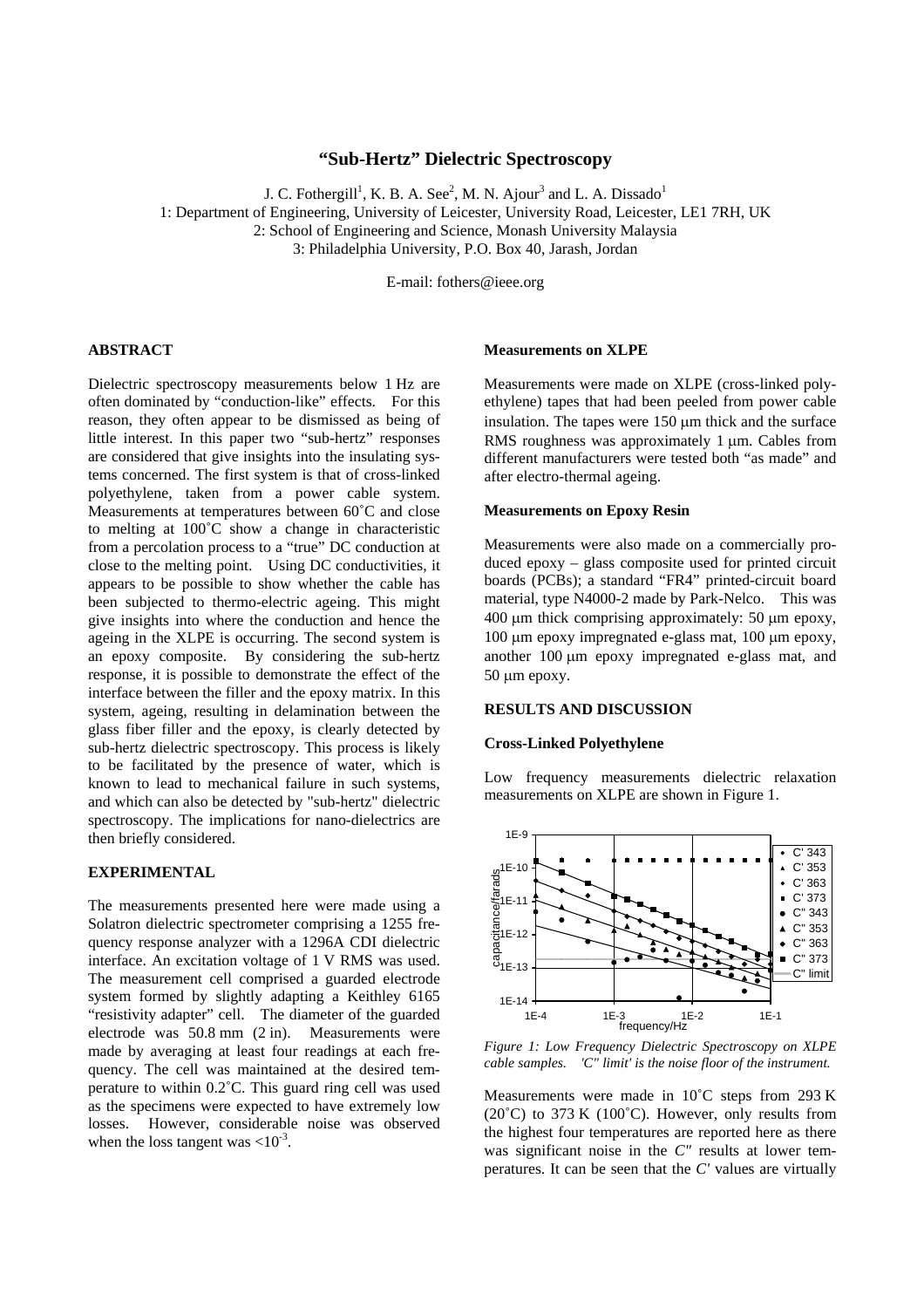identical and independent of frequency. The *C"* values form straight lines on this Bode plot indicating

<span id="page-2-1"></span> $C''(\omega) \propto \omega^{-n}$  (*Equation 1*)

The temperature dependence of *n* is shown in [Figure 2.](#page-2-0)

<span id="page-2-0"></span>

*Figure 2: Slope of C" vs. frequency Bode plot at different temperatures – the square symbol indicates a hypothetical point described in the text.* 

The magnitude of the slope increases with temperature. A slope of  $n = 1$  would indicate a true DC conductivity since *C'* is independent of frequency. To see this, consider the admittance of a complex capacitor to be equivalent to the simple parallel combination of *R*  $(=1/G)$  and *C*. Then  $j\omega C^* = G + j\omega C$  so that  $C^* = \frac{G}{j\omega} + C = C - j\frac{G}{\omega}$ . The complex capacitance is defined as  $C^* = C - jC^*$  so that, in this simple example,  $C = C$  and  $C'' = G/\omega$ . Note that, if there is a true conductivity to be measured, this is seen at low frequencies as a slope of  $-1$  on a plot of  $log(C<sup>n</sup>)$  versus  $log(\omega)$  and that *C'* is independent of frequency. This is a very good test to see if a true conductivity is actually being measured. The temperature required for DC conduction appears to be equal to the melting point of XLPE (380 K) shown by the square symbol in [Figure](#page-2-0)  [2.](#page-2-0) The conductivity at 373 K is approximately  $7.7 \times 10^{-15} \Omega^{-1}$  The value of *n* did not drop below 0.5 at lower temperatures.

<span id="page-2-5"></span>At lower temperatures, it is tempting to ascribe the power law behavior of *C"* ( $C''(\omega) \propto \omega^{-n}$  [\(Equation 1\)](#page-2-1) to a low-frequency dispersion (LFD), Quasi-DC (QDC) process [[1,](#page-4-0)[2\]](#page-4-1). However, it is important to note that, in such a case, the slopes of *C'* and *C"* on the Bode plot would be parallel giving a constant for tan δ. Clearly, this is not the case. The behavior seems to be percolation-like and described by Dissado and Hill [[3\]](#page-4-2) using a deterministic-fractal-circuit model. The behavior that they predict for percolation is shown in [Figure 3.](#page-2-2)

<span id="page-2-2"></span>

*Figure 3: Computed AC response of a deterministic-fractal-circuit above the percolation threshold. Adapted from Fig. 3 of [\[3\]](#page-2-3);* f=0.55 N=8, h=0.5, n=20

In this model, a fractal circuit of capacitors and resistors is constructed from *N* elements, a fraction, *f*, of these elements being resistors – i.e. capable of supporting current flow, the others being a parallel connection of two rows of sub-components. The sub-components are distributed such that there is a fraction *h* in one row and (1− *h*) in the next. Reducing *f* towards the fixed value of *h* eventually eliminates the last percolation path when  $f = h$ . For  $f > h$  the transport is percolative. Further evidence of this behavior is found by considering the broader dielectric spectrum. Unfortunately, the noise is rather significant in this low-loss material and so an averaging process has been used to give a representative spectrum of a slightly different XLPE in [Figure 4.](#page-2-4) 



<span id="page-2-4"></span>*Figure 4: C' (upper) and C" (averaged results) for another power cable XLPE. The encircled points are unreliable.* 

<span id="page-2-3"></span>This appears to lend further support to the Hill and Dissado percolative model being applicable to this situation. Comparing [Figure 3](#page-2-2) and [Figure 4,](#page-2-4) the values of  $\Delta_0 = 0.71$  and  $\Delta_{\infty} = 0.5$  can be established, although these values should not be taken as being very accurate. An infinite number of solutions can be found for the values of *h*, *f* and *N*. Selecting  $N = \{8,16,32\}$  and  $h = \{0.45, 0.50\}$ , best fitting values of *f* can be computed, see [Table 1.](#page-3-0) It can be seen that *f* is always bigger than *h*, indicating percolative behavior.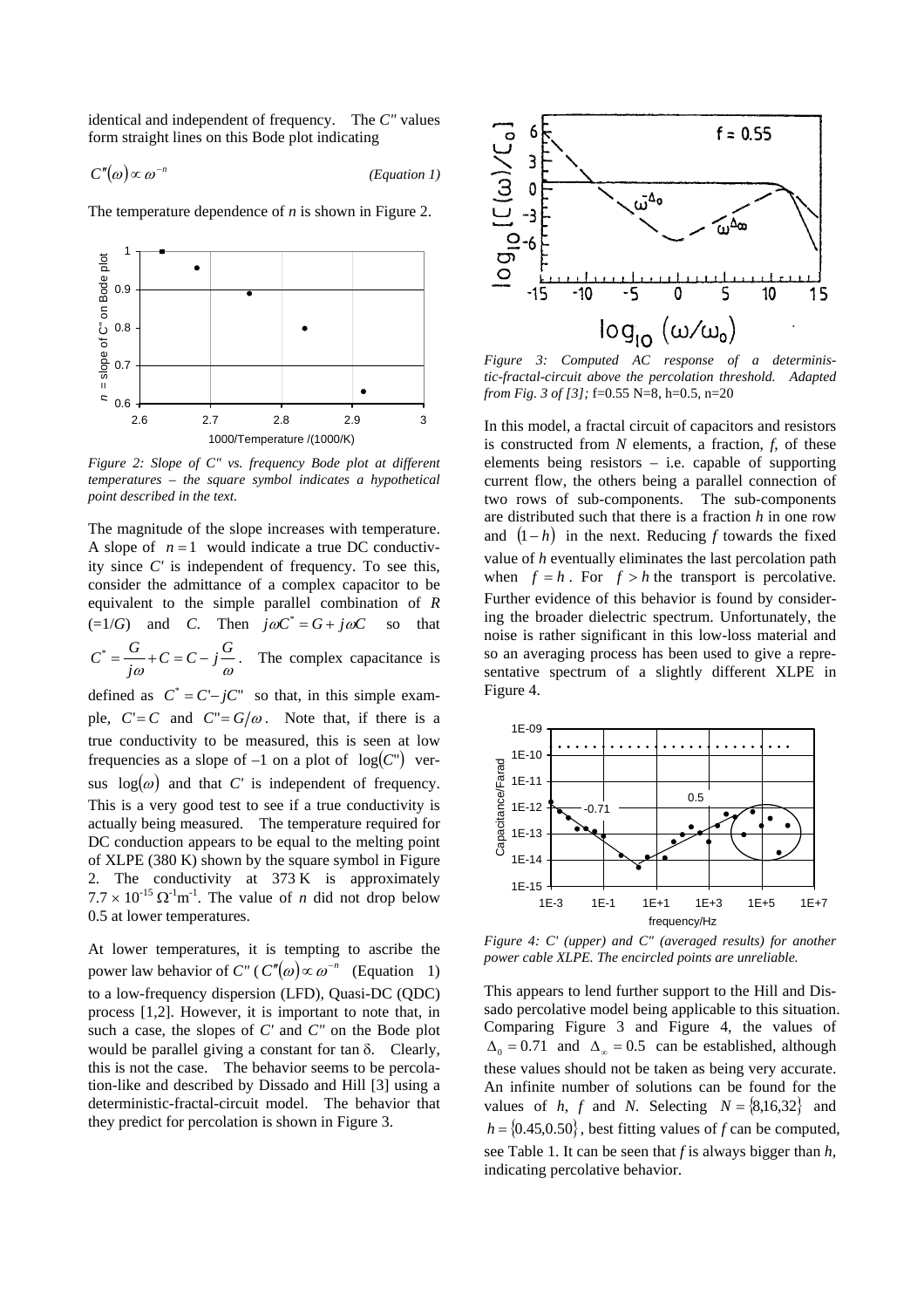| $\boldsymbol{N}$ | $\Omega$                 |       | 32    |         | 16    | 20    |
|------------------|--------------------------|-------|-------|---------|-------|-------|
| n                | 0.45                     | 0.45  | 0.45  | $0.5\,$ | 0.5   | 0.5   |
|                  | .488<br>$\overline{0}$ . | 0.459 | 0.452 | 0.533   | 0.508 | 0.502 |

<span id="page-3-0"></span>*Table 1: Possible fractal circuit parameters* 

It seems therefore that, at least under the conditions studied, charge carriers percolate through XLPE. The conditions for percolation change with temperature – possibly through a variation in the fraction of sites that are able to support charge transport. As XLPE is heated, much of the crystalline lamella regions start to melt. This would suggest that conduction is primarily through the amorphous region (although possibly in the amorphous – crystalline interface) with true DC conduction not occurring until the onset of melting.

Finally on the subject of power cable XLPE, the low-frequency *C"* results can be used to estimate the conductivity as a function of temperature. An Arrhenius plot is shown in [Figure 5.](#page-3-1) The squares are for two different aged cables and the circles for two different un-aged cables. Different manufacturers made the cables using similar materials for the XLPE. It is interesting that the cables can be so well differentiated using this technique. This may indicate permanent changes to the crystalline structure occurring during the ageing.

<span id="page-3-1"></span>

*Figure 5: Arrhenius plot for two aged (squares) and two un-aged (circles) XLPE power cables.* 

#### **Epoxy-Glass PCB Composite**

Dielectric relaxation measurements on the printed-circuit board (PCB) epoxy-glass composite are shown in [Figure 6.](#page-3-2) Measurements were made in 10˚C steps from 293 K (20 $^{\circ}$ C) to 363 K (90 $^{\circ}$ C). The relative displacement of the curves is shown by the index points in the graph – it can be seen that it was only necessary to shift the curves along the frequency axis to cause them to come into coincidence. It can be seen that the *C"* low-frequency dispersion has a slope of –0.8 and is therefore not that of a true DC conduction. Indeed, neither is *C'* independent of frequency. This is a Q-DC process [\[1\]](#page-2-5). The Arrhenius behavior of this Q-DC process, shown in [Figure 7,](#page-3-3) is found by plotting

the log {frequency shift} versus 1000/temperature. An activation energy of 1.1 eV was found.

<span id="page-3-2"></span>

*Figure 6: A master-curve formed from dielectric spectroscopy measurements on the epoxy – glass composite.* 

<span id="page-3-3"></span>

*Figure 7: Arrhenius plot for low-frequency Q-DC process found in the epoxy-glass PCB composite.* 

Similar measurements were then made on specimens that had been aged to electrical failure under fields of  $25 \text{ kV}$ .mm<sup>-1</sup> at  $363\text{K}$  (90°C) and also on the glass mat. These all displayed Q-DC processes, whose temperature dependencies are summarized in [Figure 8.](#page-3-4)

<span id="page-3-4"></span>

*Figure 8: Arrhenius plots for un-aged, aged, failed epoxy PCB composites and the glass mat.* 

The glass mat had a much lower activation energy of only 0.67 eV since charge carriers can move over the glass surface; possibly through a hydration layer. It is clear that the ageing process is causing a displacement of the Q-DC process to higher frequencies – i.e. it is making the charges less constrained. It can be seen that